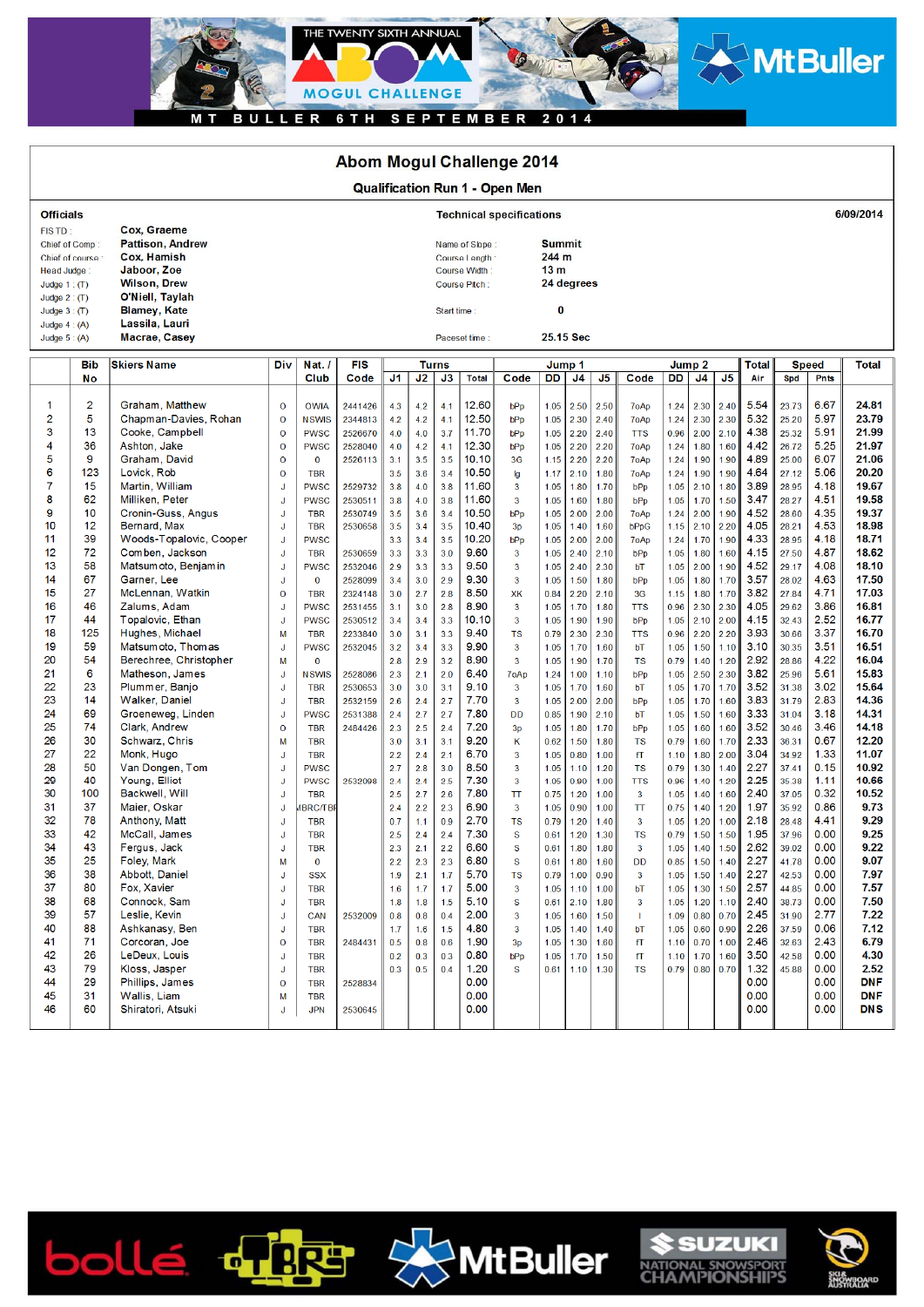

|                                                                                                                                                                                                                                           |                                                                                                                                                                                                                                                                |                                                                                                                                                                                                                                                                                                                                                                                                                                                                                                                                                                                                                                                                                                                                                                                |                                                                                                                                                                                                                                                                                                        |                                                                                                                                                                                                                                                                                                                                                                                                                                                                                                                                                                                            | <b>Abom Mogul Challenge 2014</b>                                                                                                                                                                                                                                                                |                                                                                                                                                                             |                                                                                                                                                                             |                                                                                                                                                                             |                                                                                                                                                                                                       |                                                                                                                                                                                                                          |                                                                                                                                                                                                      |                                                                                                                                                                                                      |                                                                                                                                                                                                      |                                                                                                                                                                                                                                           |                                                                                                                                                                                                      |                                                                                                                                                                                                      |                                                                                                                                                                                                      |                                                                                                                                                                                                      |                                                                                                                                                                                                                               |                                                                                                                                                                                                      |                                                                                                                                                                                                                    |
|-------------------------------------------------------------------------------------------------------------------------------------------------------------------------------------------------------------------------------------------|----------------------------------------------------------------------------------------------------------------------------------------------------------------------------------------------------------------------------------------------------------------|--------------------------------------------------------------------------------------------------------------------------------------------------------------------------------------------------------------------------------------------------------------------------------------------------------------------------------------------------------------------------------------------------------------------------------------------------------------------------------------------------------------------------------------------------------------------------------------------------------------------------------------------------------------------------------------------------------------------------------------------------------------------------------|--------------------------------------------------------------------------------------------------------------------------------------------------------------------------------------------------------------------------------------------------------------------------------------------------------|--------------------------------------------------------------------------------------------------------------------------------------------------------------------------------------------------------------------------------------------------------------------------------------------------------------------------------------------------------------------------------------------------------------------------------------------------------------------------------------------------------------------------------------------------------------------------------------------|-------------------------------------------------------------------------------------------------------------------------------------------------------------------------------------------------------------------------------------------------------------------------------------------------|-----------------------------------------------------------------------------------------------------------------------------------------------------------------------------|-----------------------------------------------------------------------------------------------------------------------------------------------------------------------------|-----------------------------------------------------------------------------------------------------------------------------------------------------------------------------|-------------------------------------------------------------------------------------------------------------------------------------------------------------------------------------------------------|--------------------------------------------------------------------------------------------------------------------------------------------------------------------------------------------------------------------------|------------------------------------------------------------------------------------------------------------------------------------------------------------------------------------------------------|------------------------------------------------------------------------------------------------------------------------------------------------------------------------------------------------------|------------------------------------------------------------------------------------------------------------------------------------------------------------------------------------------------------|-------------------------------------------------------------------------------------------------------------------------------------------------------------------------------------------------------------------------------------------|------------------------------------------------------------------------------------------------------------------------------------------------------------------------------------------------------|------------------------------------------------------------------------------------------------------------------------------------------------------------------------------------------------------|------------------------------------------------------------------------------------------------------------------------------------------------------------------------------------------------------|------------------------------------------------------------------------------------------------------------------------------------------------------------------------------------------------------|-------------------------------------------------------------------------------------------------------------------------------------------------------------------------------------------------------------------------------|------------------------------------------------------------------------------------------------------------------------------------------------------------------------------------------------------|--------------------------------------------------------------------------------------------------------------------------------------------------------------------------------------------------------------------|
| Final Results - Open Men                                                                                                                                                                                                                  |                                                                                                                                                                                                                                                                |                                                                                                                                                                                                                                                                                                                                                                                                                                                                                                                                                                                                                                                                                                                                                                                |                                                                                                                                                                                                                                                                                                        |                                                                                                                                                                                                                                                                                                                                                                                                                                                                                                                                                                                            |                                                                                                                                                                                                                                                                                                 |                                                                                                                                                                             |                                                                                                                                                                             |                                                                                                                                                                             |                                                                                                                                                                                                       |                                                                                                                                                                                                                          |                                                                                                                                                                                                      |                                                                                                                                                                                                      |                                                                                                                                                                                                      |                                                                                                                                                                                                                                           |                                                                                                                                                                                                      |                                                                                                                                                                                                      |                                                                                                                                                                                                      |                                                                                                                                                                                                      |                                                                                                                                                                                                                               |                                                                                                                                                                                                      |                                                                                                                                                                                                                    |
| <b>Officials</b>                                                                                                                                                                                                                          |                                                                                                                                                                                                                                                                |                                                                                                                                                                                                                                                                                                                                                                                                                                                                                                                                                                                                                                                                                                                                                                                |                                                                                                                                                                                                                                                                                                        |                                                                                                                                                                                                                                                                                                                                                                                                                                                                                                                                                                                            |                                                                                                                                                                                                                                                                                                 | <b>Technical specifications</b>                                                                                                                                             |                                                                                                                                                                             |                                                                                                                                                                             | 6/09/2014                                                                                                                                                                                             |                                                                                                                                                                                                                          |                                                                                                                                                                                                      |                                                                                                                                                                                                      |                                                                                                                                                                                                      |                                                                                                                                                                                                                                           |                                                                                                                                                                                                      |                                                                                                                                                                                                      |                                                                                                                                                                                                      |                                                                                                                                                                                                      |                                                                                                                                                                                                                               |                                                                                                                                                                                                      |                                                                                                                                                                                                                    |
| FIS TD:<br>Chief of Comp:<br>Chief of course:<br>Head Judge:<br>Judge $1:$ (T)<br>Judge $2:$ (T)<br>Judge $3:$ (T)<br>Judge $4:(A)$<br>Judge $5: (A)$                                                                                     |                                                                                                                                                                                                                                                                | Cox. Graeme<br><b>Pattison, Andrew</b><br><b>Cox, Hamish</b><br>Jaboor, Zoe<br><b>Wilson, Drew</b><br>O'Niell, Taylah<br><b>Blamey, Kate</b><br>Lassila, Lauri<br>Macrae, Casey                                                                                                                                                                                                                                                                                                                                                                                                                                                                                                                                                                                                |                                                                                                                                                                                                                                                                                                        |                                                                                                                                                                                                                                                                                                                                                                                                                                                                                                                                                                                            |                                                                                                                                                                                                                                                                                                 | Name of Slope:<br>Course Length:<br>Course Width:<br>Course Pitch:<br><b>Start time</b><br>Paceset time                                                                     |                                                                                                                                                                             |                                                                                                                                                                             |                                                                                                                                                                                                       |                                                                                                                                                                                                                          | <b>Summit</b><br>244 m<br>13 <sub>m</sub><br>0                                                                                                                                                       | 24 degrees<br>25.15 Sec                                                                                                                                                                              |                                                                                                                                                                                                      |                                                                                                                                                                                                                                           |                                                                                                                                                                                                      |                                                                                                                                                                                                      |                                                                                                                                                                                                      |                                                                                                                                                                                                      |                                                                                                                                                                                                                               |                                                                                                                                                                                                      |                                                                                                                                                                                                                    |
|                                                                                                                                                                                                                                           |                                                                                                                                                                                                                                                                |                                                                                                                                                                                                                                                                                                                                                                                                                                                                                                                                                                                                                                                                                                                                                                                | Div                                                                                                                                                                                                                                                                                                    |                                                                                                                                                                                                                                                                                                                                                                                                                                                                                                                                                                                            | <b>FIS</b>                                                                                                                                                                                                                                                                                      |                                                                                                                                                                             |                                                                                                                                                                             |                                                                                                                                                                             |                                                                                                                                                                                                       |                                                                                                                                                                                                                          |                                                                                                                                                                                                      |                                                                                                                                                                                                      |                                                                                                                                                                                                      |                                                                                                                                                                                                                                           |                                                                                                                                                                                                      |                                                                                                                                                                                                      |                                                                                                                                                                                                      |                                                                                                                                                                                                      |                                                                                                                                                                                                                               |                                                                                                                                                                                                      |                                                                                                                                                                                                                    |
|                                                                                                                                                                                                                                           | Bib<br>No                                                                                                                                                                                                                                                      | <b>Skiers Name</b>                                                                                                                                                                                                                                                                                                                                                                                                                                                                                                                                                                                                                                                                                                                                                             |                                                                                                                                                                                                                                                                                                        | Nat./<br>Club                                                                                                                                                                                                                                                                                                                                                                                                                                                                                                                                                                              | Code                                                                                                                                                                                                                                                                                            | J1.                                                                                                                                                                         | J2                                                                                                                                                                          | <b>Turns</b><br>J3                                                                                                                                                          | Total                                                                                                                                                                                                 | Code                                                                                                                                                                                                                     | DD                                                                                                                                                                                                   | Jump 1<br>J4                                                                                                                                                                                         | J5                                                                                                                                                                                                   | Code                                                                                                                                                                                                                                      | DD I                                                                                                                                                                                                 | Jump 2<br>J <sub>4</sub>                                                                                                                                                                             | J <sub>5</sub>                                                                                                                                                                                       | <b>Total</b><br>Air                                                                                                                                                                                  | <b>Speed</b><br>Spd                                                                                                                                                                                                           | <b>Pnts</b>                                                                                                                                                                                          | <b>Total</b>                                                                                                                                                                                                       |
| 1<br>2<br>3<br>4<br>5<br>6<br>7<br>8<br>9<br>10<br>11<br>12<br>13<br>14<br>15<br>16<br>17<br>18<br>19<br>20<br>21<br>22<br>23<br>24<br>25<br>26<br>27<br>28<br>29<br>30<br>31<br>32<br>33<br>34<br>35<br>36<br>37<br>38<br>39<br>40<br>41 | $\overline{2}$<br>5<br>13<br>9<br>36<br>123<br>15<br>10<br>62<br>12<br>39<br>72<br>58<br>67<br>27<br>46<br>44<br>125<br>59<br>54<br>6<br>23<br>14<br>69<br>74<br>30<br>22<br>50<br>40<br>100<br>37<br>78<br>42<br>43<br>25<br>38<br>80<br>68<br>57<br>88<br>71 | Graham, Matthew<br>Chapman-Davies, Rohan<br>Cooke, Campbell<br>Graham, David<br>Ashton, Jake<br>Lovick, Rob<br>Martin, William<br>Cronin-Guss, Angus<br>Milliken, Peter<br>Bernard, Max<br>Woods-Topalovic, Cooper<br>Comben, Jackson<br>Matsumoto, Benjamin<br>Garner, Lee<br>McLennan, Watkin<br>Zalums, Adam<br>Topalovic, Ethan<br>Hughes, Michael<br>Matsumoto, Thomas<br>Berechree, Christopher<br>Matheson, James<br>Plummer, Banjo<br>Walker, Daniel<br>Groeneweg, Linden<br>Clark, Andrew<br>Schwarz, Chris<br>Monk, Hugo<br>Van Dongen, Tom<br>Young, Elliot<br>Backwell, Will<br>Maier, Oskar<br>Anthony, Matt<br>McCall, James<br>Fergus, Jack<br>Foley, Mark<br>Abbott, Daniel<br>Fox. Xavier<br>Connock, Sam<br>Leslie, Kevin<br>Ashkanasy, Ben<br>Corcoran, Joe | $\mathbf 0$<br>$\mathbf 0$<br>$\overline{O}$<br>$\overline{O}$<br>$\overline{O}$<br>$\mathbf 0$<br>J<br>J<br>J<br>J<br>J<br>J<br>J<br>J<br>0<br>J<br>J<br>M<br>J<br>М<br>J<br>J<br>J<br>J<br>$\overline{O}$<br>M<br>J<br>J<br>J<br>J<br>J<br>J<br>J<br>J<br>M<br>J<br>J<br>J<br>J<br>J<br>$\mathbf{o}$ | <b>OWIA</b><br><b>NSWIS</b><br><b>PWSC</b><br>$\mathbf{0}$<br><b>PWSC</b><br><b>TBR</b><br><b>PWSC</b><br><b>TBR</b><br>PWSC<br><b>TBR</b><br><b>PWSC</b><br><b>TBR</b><br><b>PWSC</b><br>$\bf{0}$<br><b>TBR</b><br><b>PWSC</b><br><b>PWSC</b><br><b>TBR</b><br><b>PWSC</b><br>$\bf{0}$<br><b>NSWIS</b><br><b>TBR</b><br><b>TBR</b><br><b>PWSC</b><br><b>TBR</b><br><b>TBR</b><br><b>TBR</b><br><b>PWSC</b><br><b>PWSC</b><br><b>TBR</b><br><b>BRC/TBF</b><br><b>TBR</b><br>TBR<br><b>TBR</b><br>$\mathbf{O}$<br><b>SSX</b><br><b>TBR</b><br><b>TBR</b><br>CAN<br><b>TBR</b><br><b>TBR</b> | 2441426<br>2344813<br>2526670<br>2526113<br>2528040<br>$\mathbf{0}$<br>2529732<br>2530749<br>2530511<br>2530658<br>2530659<br>2532046<br>2528099<br>2324148<br>2531455<br>2530512<br>2233840<br>2532045<br>2528086<br>2530653<br>2532159<br>2531388<br>2484426<br>2532098<br>2532009<br>2484431 | 3.4<br>3.0<br>3.2<br>2.8<br>2.3<br>3.0<br>2.6<br>2.4<br>2.3<br>3.0<br>2.2<br>2.7<br>2.4<br>2.5<br>2.4<br>0.7<br>2.5<br>2.3<br>2.2<br>1.9<br>1.6<br>1.8<br>0.8<br>1.7<br>0.5 | 3.4<br>3.1<br>3.4<br>2.9<br>2.1<br>3.0<br>2.4<br>2.7<br>2.5<br>3.1<br>2.4<br>2.8<br>2.4<br>2.7<br>2.2<br>1.1<br>2.4<br>2.1<br>2.3<br>2.1<br>1.7<br>1.8<br>0.8<br>1.6<br>0.8 | 3.3<br>3.3<br>3.3<br>3.2<br>2.0<br>3.1<br>2.7<br>2.7<br>2.4<br>3.1<br>2.1<br>3.0<br>2.5<br>2.6<br>2.3<br>0.9<br>2.4<br>2.2<br>2.3<br>1.7<br>1.7<br>1.5<br>0.4<br>1.5<br>0.6 | 10.10<br>9.40<br>9.90<br>8.90<br>6.40<br>9.10<br>7.70<br>7.80<br>7.20<br>9.20<br>6.70<br>8.50<br>7.30<br>7.80<br>6.90<br>2.70<br>7.30<br>6.60<br>6.80<br>5.70<br>5.00<br>5.10<br>2.00<br>4.80<br>1.90 | 3<br><b>TS</b><br>3<br>3<br>7oAp<br>$\mathbf{3}$<br>3<br><b>DD</b><br>3p<br>κ<br>3<br>3<br>$\overline{\mathbf{3}}$<br>TT<br>$\overline{3}$<br><b>TS</b><br>s<br>S<br>S<br><b>TS</b><br>$\mathbf{3}$<br>S<br>3<br>3<br>3p | 1.05<br>0.79<br>1.05<br>1.05<br>1.24<br>1.05<br>1.05<br>0.85<br>1.05<br>0.62<br>1.05<br>1.05<br>1.05<br>0.75<br>1.05<br>0.79<br>0.61<br>0.61<br>0.61<br>0.79<br>1.05<br>0.61<br>1.05<br>1.05<br>1.05 | 1.90<br>2.30<br>1.70<br>1.90<br>1.00<br>1.70<br>2.00<br>1.90<br>1.80<br>1.50<br>0.80<br>1.10<br>0.90<br>1.20<br>0.90<br>1.20<br>1.20<br>1.80<br>1.80<br>1.00<br>1.10<br>2.10<br>1.60<br>1.40<br>1.30 | 1.90<br>2.30<br>1.60<br>1.70<br>1.10<br>1.60<br>2.00<br>2.10<br>1.70<br>1.80<br>1.00<br>1.20<br>1.00<br>1.00<br>1.00<br>1.40<br>1.30<br>1.80<br>1.60<br>0.90<br>1.00<br>1.80<br>1.50<br>1.40<br>1.60 | bPp<br><b>TTS</b><br>bT<br><b>TS</b><br>bPp<br>bT<br>bPp<br>bT<br>bPp<br><b>TS</b><br>fT<br><b>TS</b><br><b>TTS</b><br>3<br>TT<br>$\mathbf{3}$<br>ΤS<br>$\mathbf{3}$<br><b>DD</b><br>$\mathbf{3}$<br>bT<br>$\mathbf{3}$<br>T.<br>bT<br>fT | 1.05<br>0.96<br>1.05<br>0.79<br>1.05<br>1.05<br>1.05<br>1.05<br>1.05<br>0.79<br>1.10<br>0.79<br>0.96<br>1.05<br>0.75<br>1.05<br>0.79<br>1.05<br>0.85<br>1.05<br>1.05<br>1.05<br>1.09<br>1.05<br>1.10 | 2.10<br>2.20<br>1.50<br>1.40<br>2.50<br>1.70<br>1.70<br>1.50<br>1.60<br>1.60<br>1.80<br>1.30<br>1.40<br>1.40<br>1.40<br>1.20<br>1.50<br>1.40<br>1.50<br>1.50<br>1.30<br>1.20<br>0.80<br>0.60<br>0.70 | 2.00<br>2.20<br>1.10<br>1.20<br>2.30<br>1.70<br>1.60<br>1.60<br>1.60<br>1.70<br>2.00<br>1.40<br>1.20<br>1.60<br>1.20<br>1.00<br>1.50<br>1.50<br>1.40<br>1.40<br>1.50<br>1.10<br>0.70<br>0.90<br>1.00 | 4.15<br>3.93<br>3.10<br>2.92<br>3.82<br>3.52<br>3.83<br>3.33<br>3.52<br>2.33<br>3.04<br>2.27<br>2.25<br>2.40<br>1.97<br>2.18<br>1.95<br>2.62<br>2.27<br>2.27<br>2.57<br>2.40<br>2.45<br>2.26<br>2.46 | 32.43<br>30.66<br>30.35<br>28.86<br>25.96<br>31.38<br>31.79<br>31.04<br>30.46<br>36.31<br>34.92<br>37.41<br>35.38<br>37.05<br>35.92<br>28.48<br>37.96<br>39.02<br>41.78<br>42.53<br>44.85<br>38.73<br>31.90<br>37.59<br>32.63 | 2.52<br>3.37<br>3.51<br>4.22<br>5.61<br>3.02<br>2.83<br>3.18<br>3.46<br>0.67<br>1.33<br>0.15<br>1.11<br>0.32<br>0.86<br>4.41<br>0.00<br>0.00<br>0.00<br>0.00<br>0.00<br>0.00<br>2.77<br>0.06<br>2.43 | 16.77<br>16.70<br>16.51<br>16.04<br>15.83<br>15.64<br>14.36<br>14.31<br>14.18<br>12.20<br>11.07<br>10.92<br>10.66<br>10.52<br>9.73<br>9.29<br>9.25<br>9.22<br>9.07<br>7.97<br>7.57<br>7.50<br>7.22<br>7.12<br>6.79 |
| 42<br>43<br>44<br>45<br>46                                                                                                                                                                                                                | 26<br>79<br>29<br>31<br>60                                                                                                                                                                                                                                     | LeDeux, Louis<br>Kloss, Jasper<br>Phillips, James<br>Wallis, Liam<br>Shiratori, Atsuki                                                                                                                                                                                                                                                                                                                                                                                                                                                                                                                                                                                                                                                                                         | J<br>$\mathsf J$<br>$\mathbf 0$<br>M<br>J                                                                                                                                                                                                                                                              | <b>TBR</b><br><b>TBR</b><br><b>TBR</b><br><b>TBR</b><br><b>JPN</b>                                                                                                                                                                                                                                                                                                                                                                                                                                                                                                                         | 2528834<br>2530645                                                                                                                                                                                                                                                                              | 0.2<br>0.3                                                                                                                                                                  | 0.3<br>0.5                                                                                                                                                                  | 0.3<br>0.4                                                                                                                                                                  | 0.80<br>1.20<br>0.00<br>0.00<br>0.00                                                                                                                                                                  | bPp<br>S                                                                                                                                                                                                                 | 1.05<br>0.61                                                                                                                                                                                         | 1.70                                                                                                                                                                                                 | 1.50<br>$1.10$ 1.30                                                                                                                                                                                  | fT<br><b>TS</b>                                                                                                                                                                                                                           | 1.10<br>0.79                                                                                                                                                                                         | 1.70<br>$0.80 \ 0.70$                                                                                                                                                                                | 1.60                                                                                                                                                                                                 | 3.50<br>1.32<br>0.00<br>0.00<br>0.00                                                                                                                                                                 | 42.58<br>45.88                                                                                                                                                                                                                | 0.00<br>0.00<br>0.00<br>0.00<br>0.00                                                                                                                                                                 | 4.30<br>2.52<br><b>DNF</b><br><b>DNF</b><br><b>DNS</b>                                                                                                                                                             |